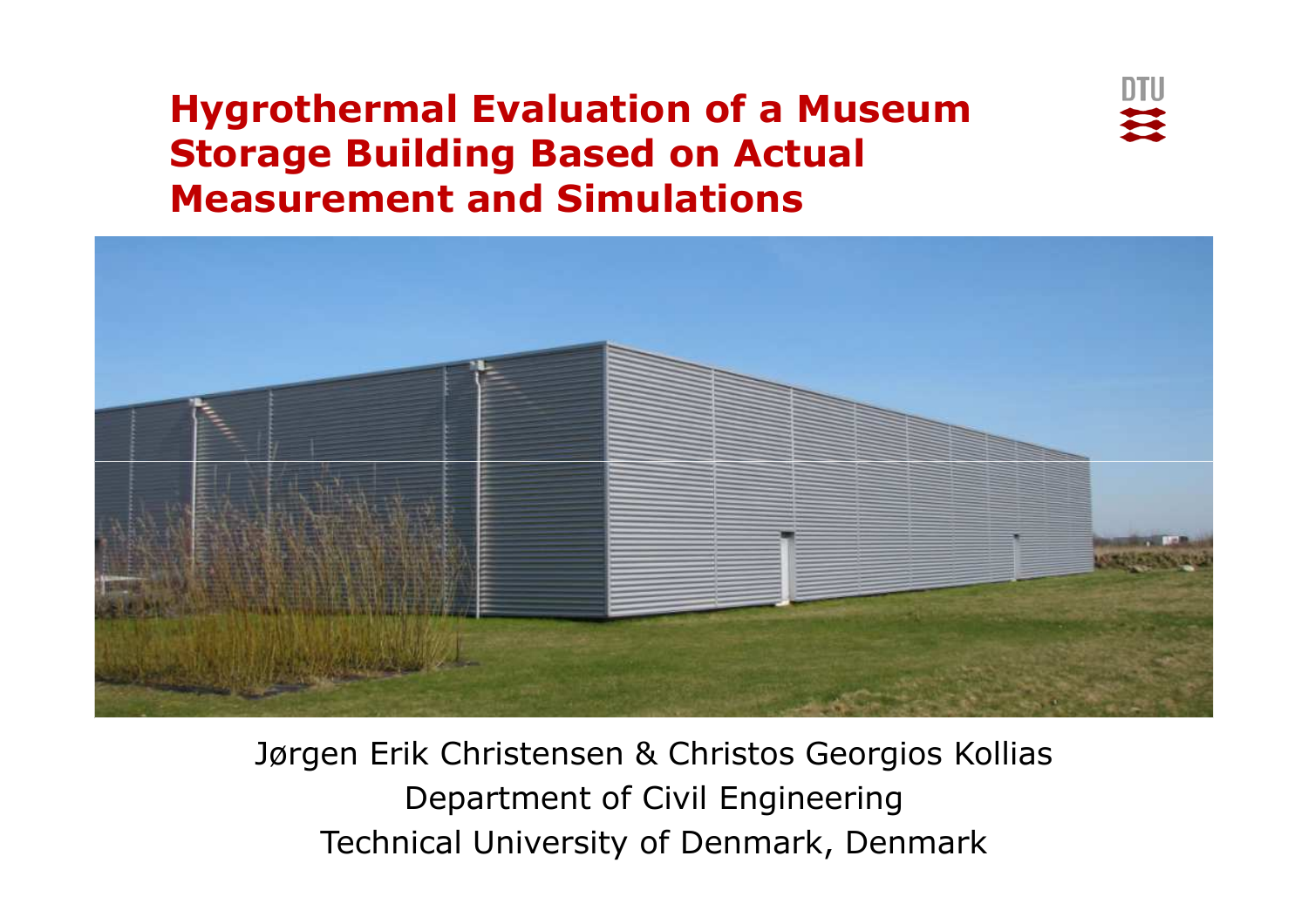

- 1. Theoretical background
- 2. Description of building
- 3. Scopes of analysis
- 4. Methodology
- 5. Building modelling
- 6. Results analysis
- **CUILLUSIUII** 7. Conclusion

### **Presentation** 至 **overview**

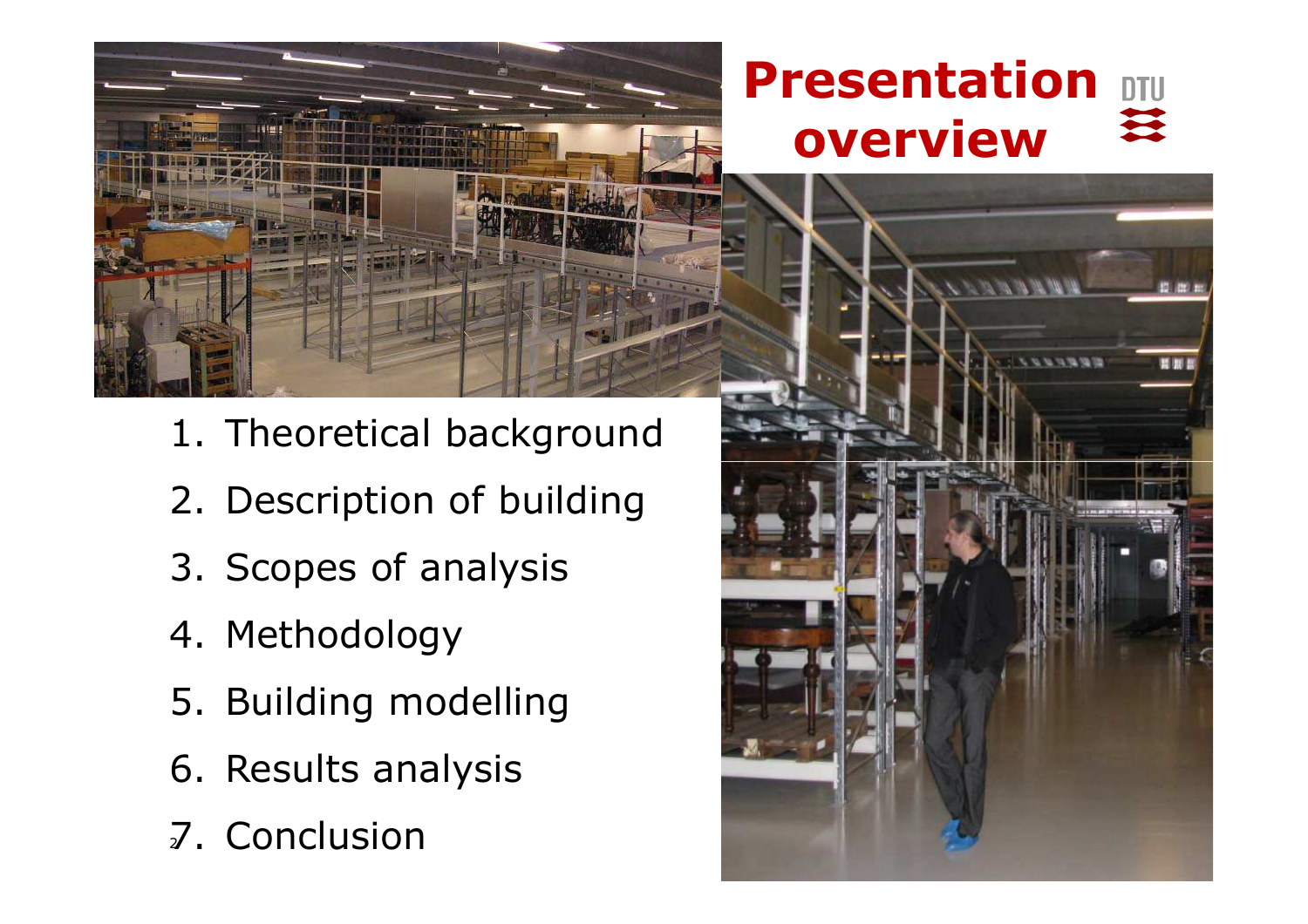# **Description of the examined building**



**Vejle museum storage building**

- $\triangleright$  Shared storage facility
- The storage facilities are<br>Sepainted of an ald (2005 consisted of an old (2005) and a new part (2012)
- $\blacktriangleright$  Apart from the storage space, Vejle museum storage includes a conservation center, offices and working areas for the staff
- Supporting facilities (e.g.<br>Backing room cold packing room, cold store, freeze disinfection compartment)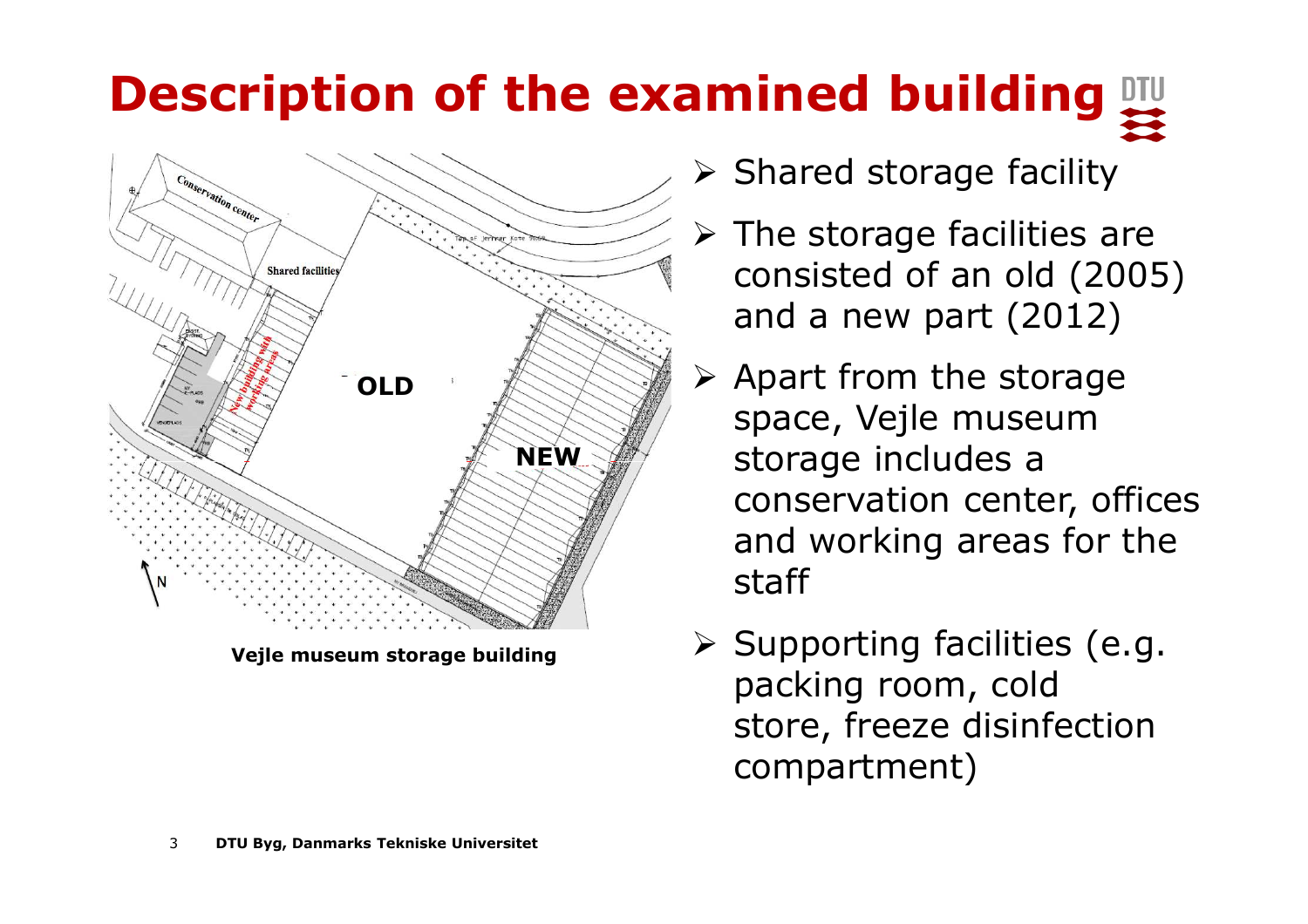# **Description of the examined building**



**Floor plan of the OLD (left) and the NEW (right) part of Vejle museum storage facilities**

**≻** Indoor climate

- Airtightness
- •0.04 ACH old part
- •0.01 ACH new part
- $\triangleright$  No windows
- > Thick walls
- Uninsulated floor
- > No heating/cooling<br>systems systems
- > Conc. Dehumidification
- •00:00 – 06:00 old part
- $\bullet$ 00:00 – 03:00 new part
- $\triangleright$  Sufficient insulation
- •• RH 50%  $(\pm 5\%)$ , T: 7 to 18  $^{\circ}$  C (Desired T: 12 to 14 $^{\circ}$  C)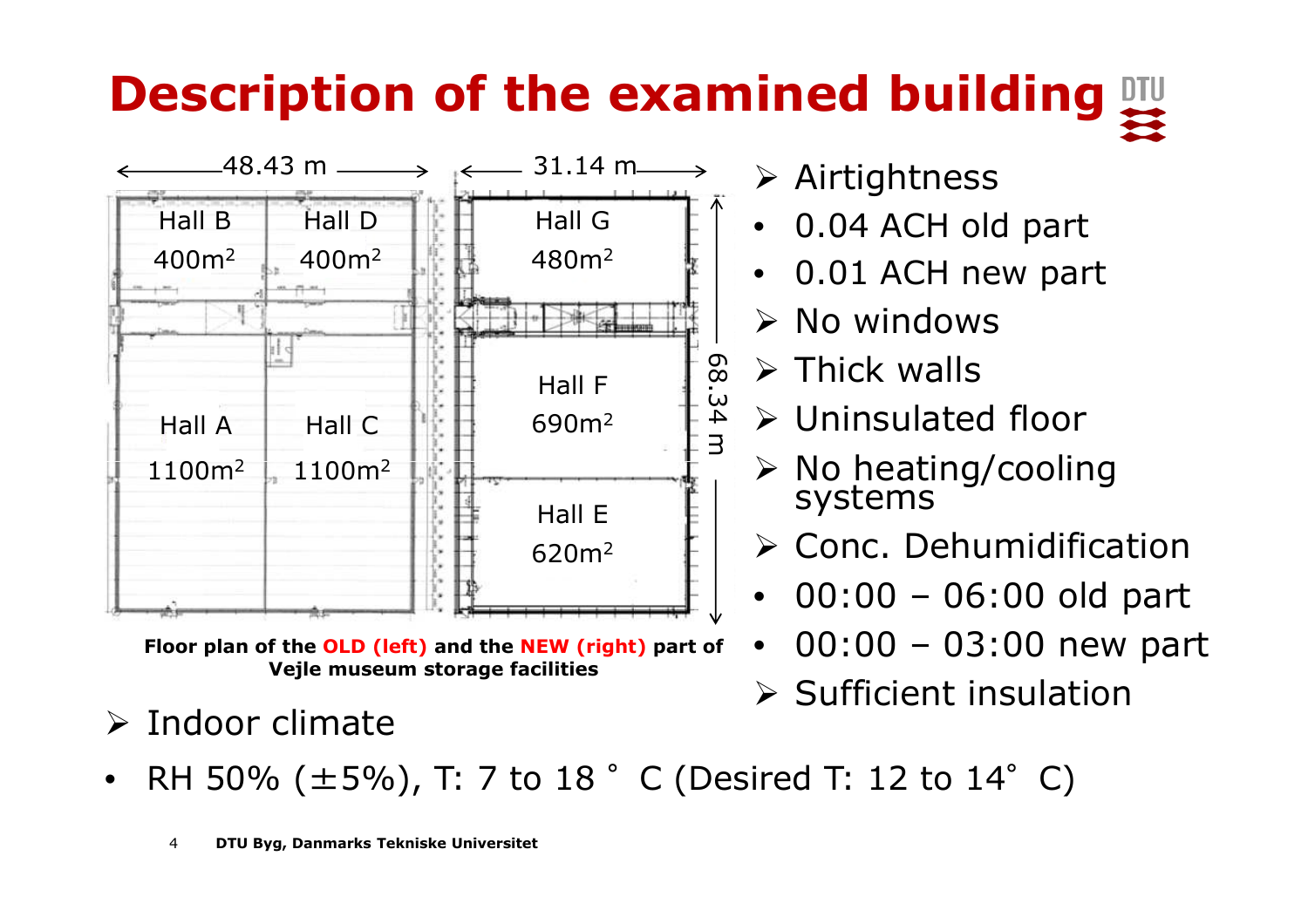## **Scopes of the analysis**



- $\triangleright$  Illustrate how model for a large Museum magazine can<br>he set un and analyzed be set up and analyzed
- Compare simulation model with measurements
- Investigate building's behavior in terms of temperature<br>Jevels levels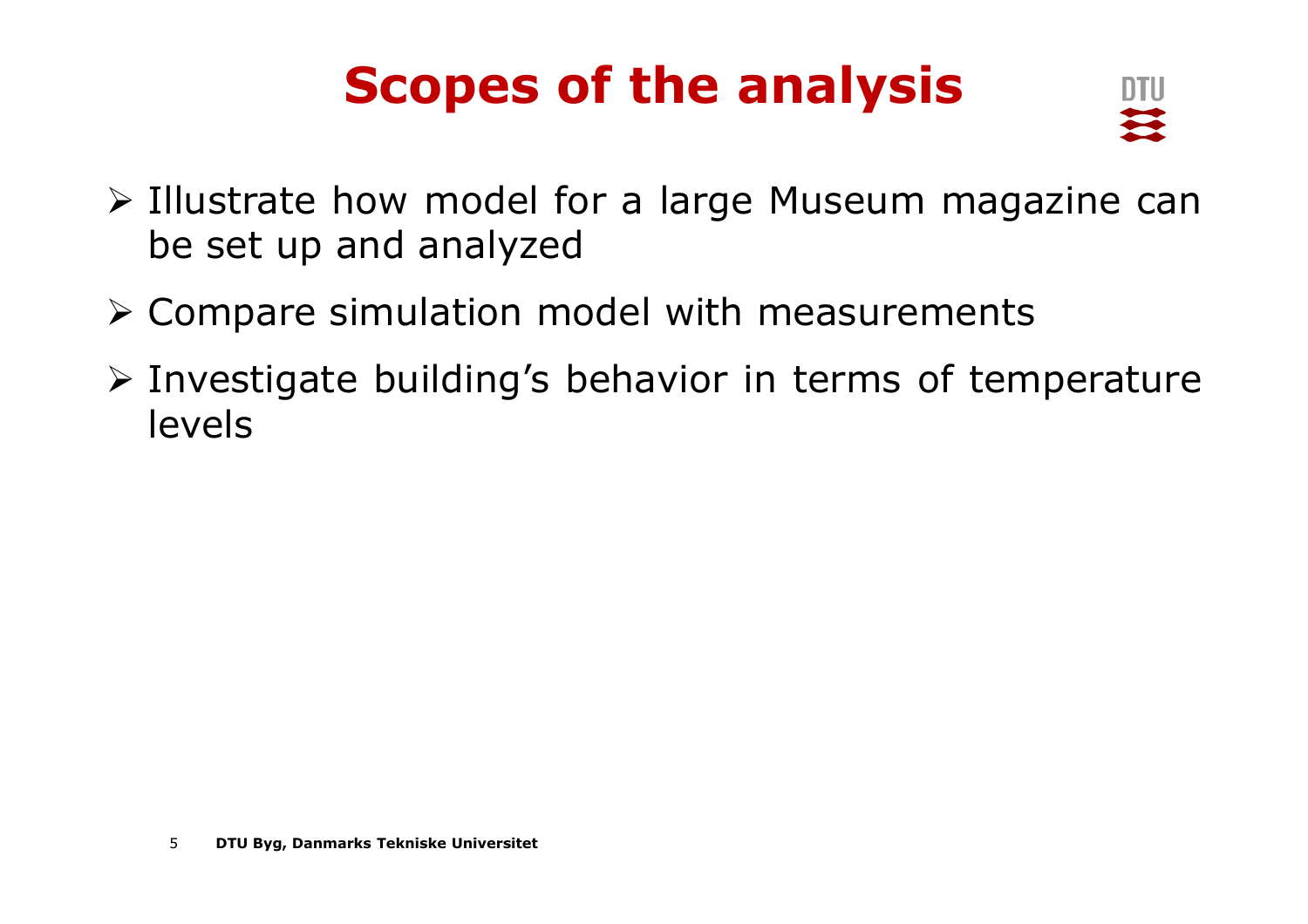## **Methodology**



General building modelling with **IDA ICE** & **BSim** software using **actual weather data**

Evaluate the indoor climate in terms of temperature levels (predicted vs measured temperatures)

**Problem :** IDA ICE and BSim allow **1D** approach, while thermal interaction between building indoor environment and the soil below is a **3D** interaction

Modelling of the foundations with the **HEAT2** software



Study the heat exchange through the ground

6**DTU Byg, Danmarks Tekniske Universitet**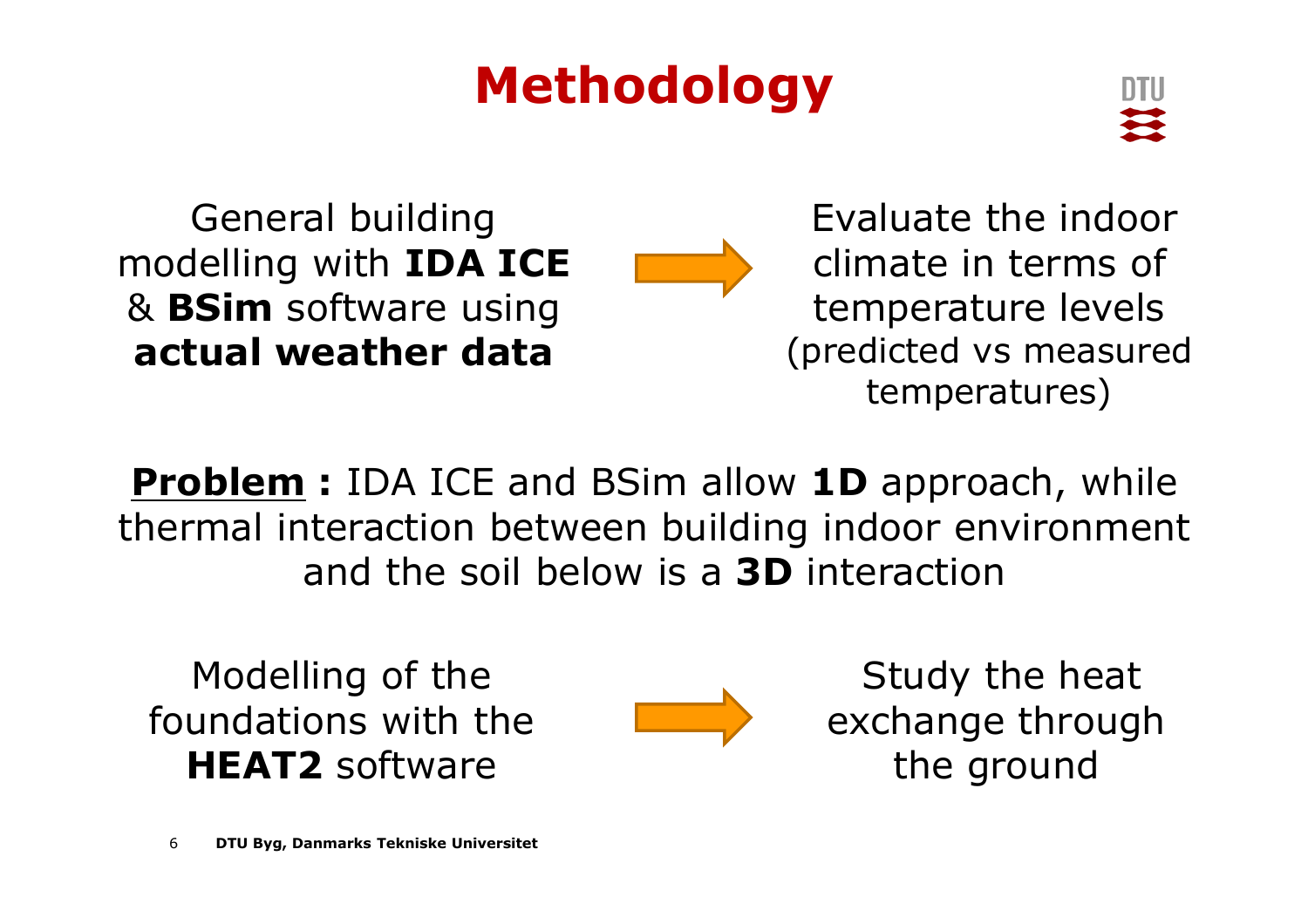Develop a **HEAT2 model** for the investigation of the heat exchange through the ground





7**DTU Byg, Danmarks Tekniske Universitet** • Using the **HEAT2**  software the heat flow through the ground is calculated for the 2D model

- • The simulation time interval is 10 years
- • Only results of the last year of simulations will be used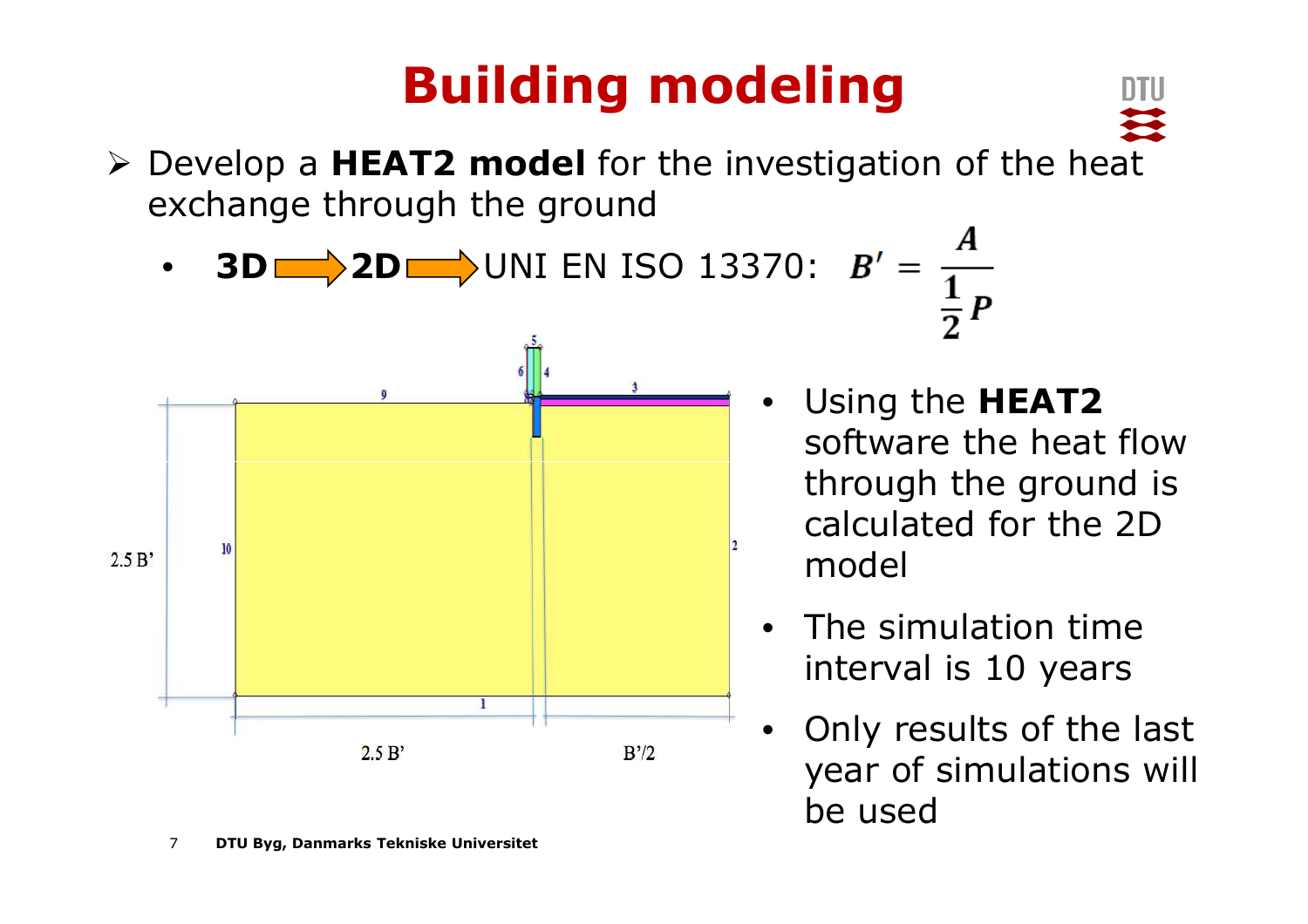



• The calculated heat flow from the 2D model is used to specify the soil thickness of the 1D model 1. Enterini



• Soil thickness should be precisely calculated in order to provide the same heat flow as the 2D model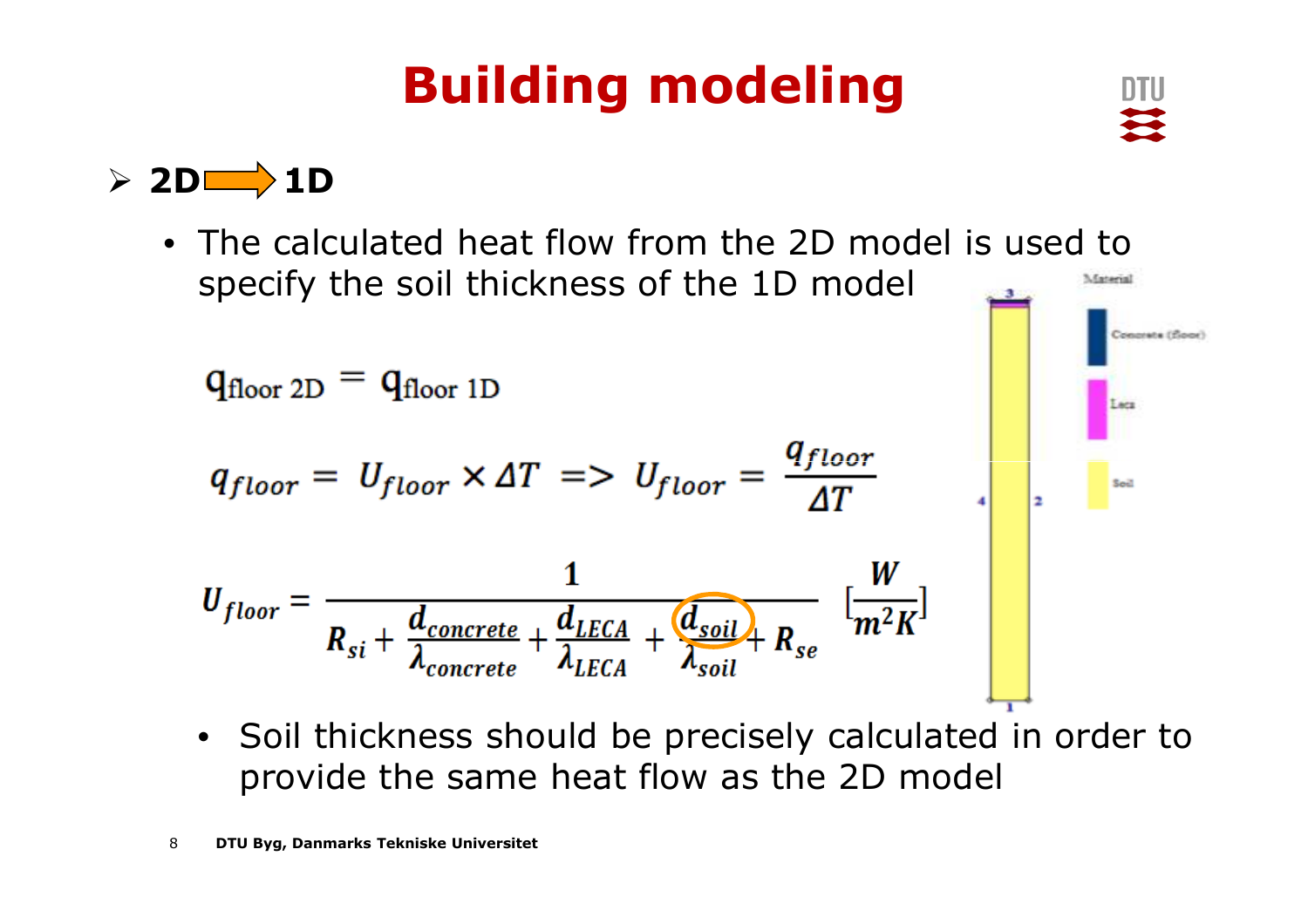

### $\triangleright$  Equal average heat flow

**Amplitude** difference (>10%)

## **Phase shift**

- Area close to the foundation is<br>more vulnerable to outdoor more vulnerable to outdoor weather conditions
- **Example 10 Feach equilibrium**<br>Antions conditions with outdoor conditions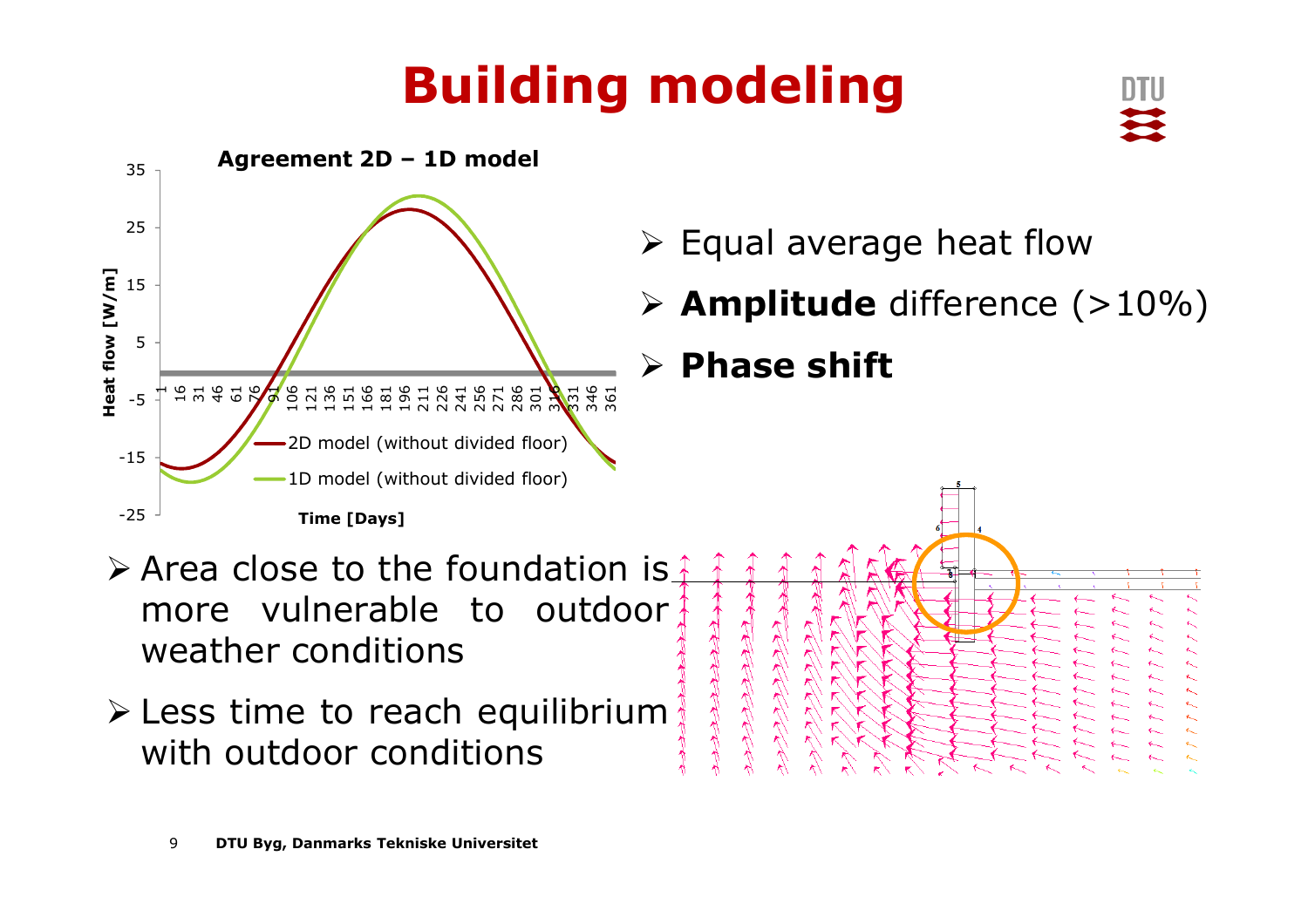

▶ Solution based on the UNI EN ISO 13370 suggestion:

*The ground has to be subdivided in such way that the subdivisions are smaller near the edge of the floor and gradually increasing in size to much larger near the truncation planes*

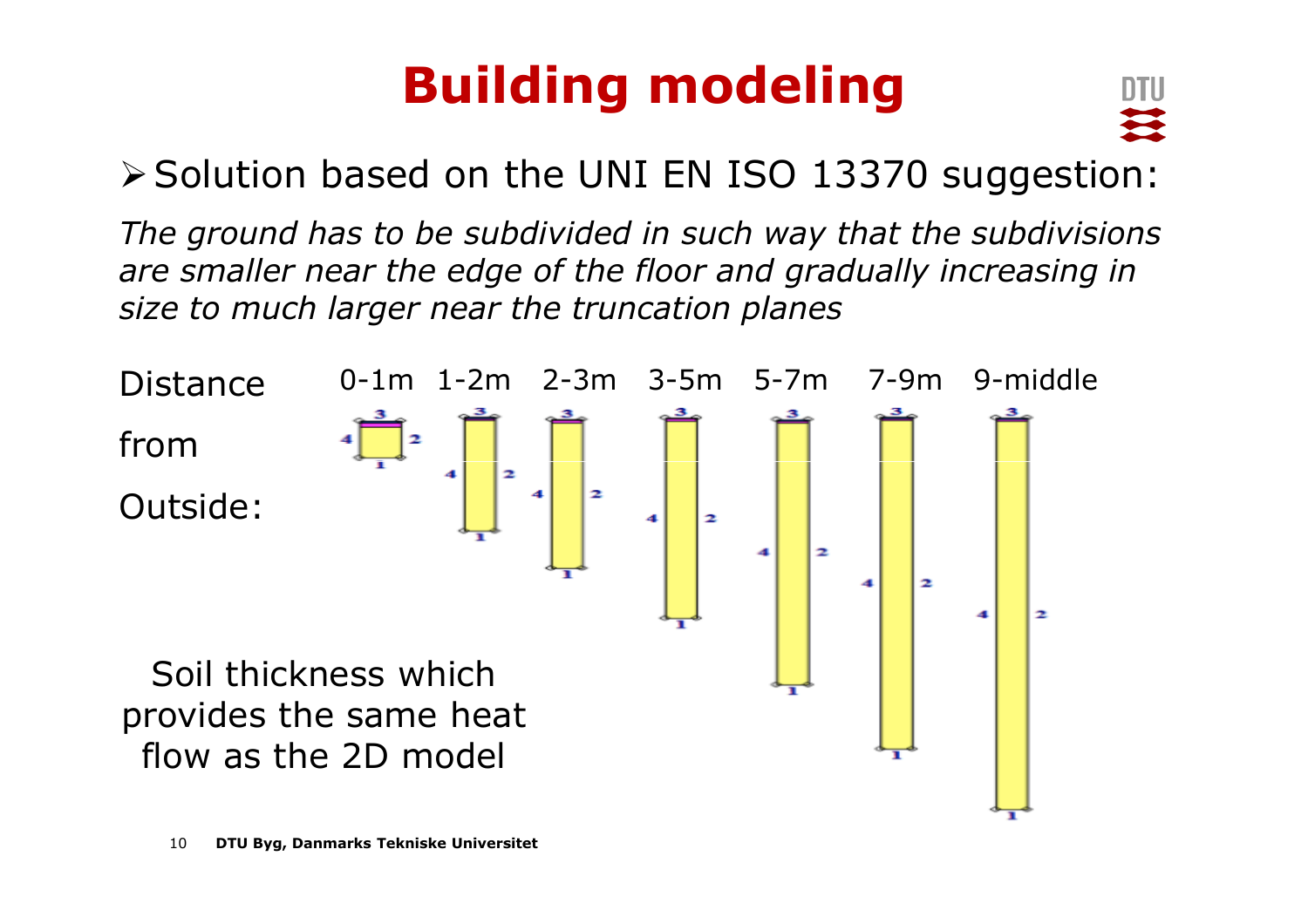

- **Amplitude** difference is improved:
- 8.4% for 5 parts
- •7.5% for 7 parts

#### $\blacktriangleright$ **Phase shift** is corrected:

- • Slight difference between 2D and 1D models (divided floor)
- Develop two different HEAT2 models for each building part
- • B' is calculated for the entire floor area independent from construction and material composition
- $\bullet$  Heat losses are distributed proportional to the fraction of the outside perimeter of the two zones
	- 11**DTU Byg, Danmarks Tekniske Universitet**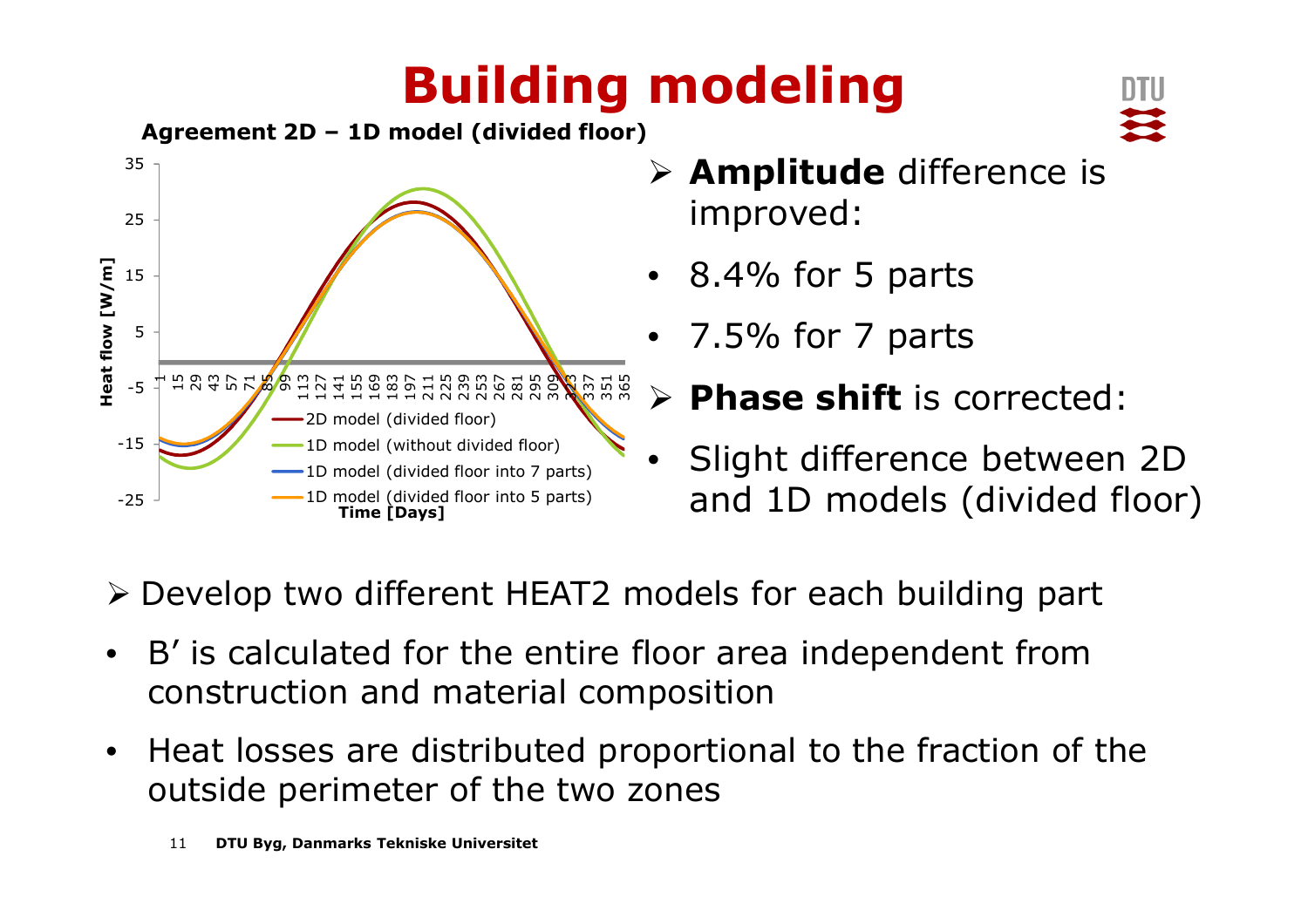IDA ICE & BSim model **before** the expansion (only the old storage 2006 – 2011) IDA ICE & BSim model **after** the expansion(old and new storage 2012 – 2013)



### $\triangleright$  Simulate the model with a 10 year dynamic start up phase in order the indoor climate to be stabilized



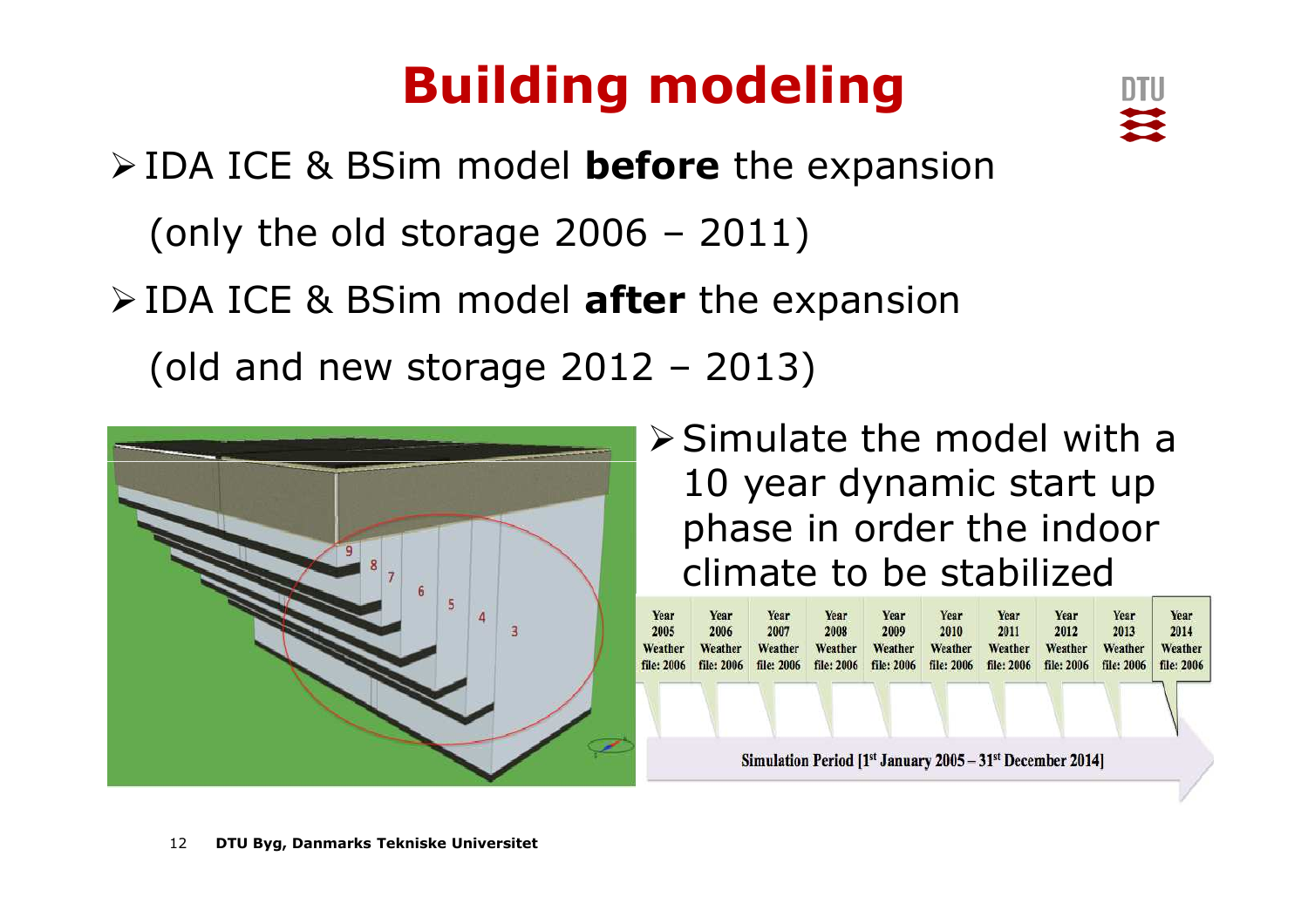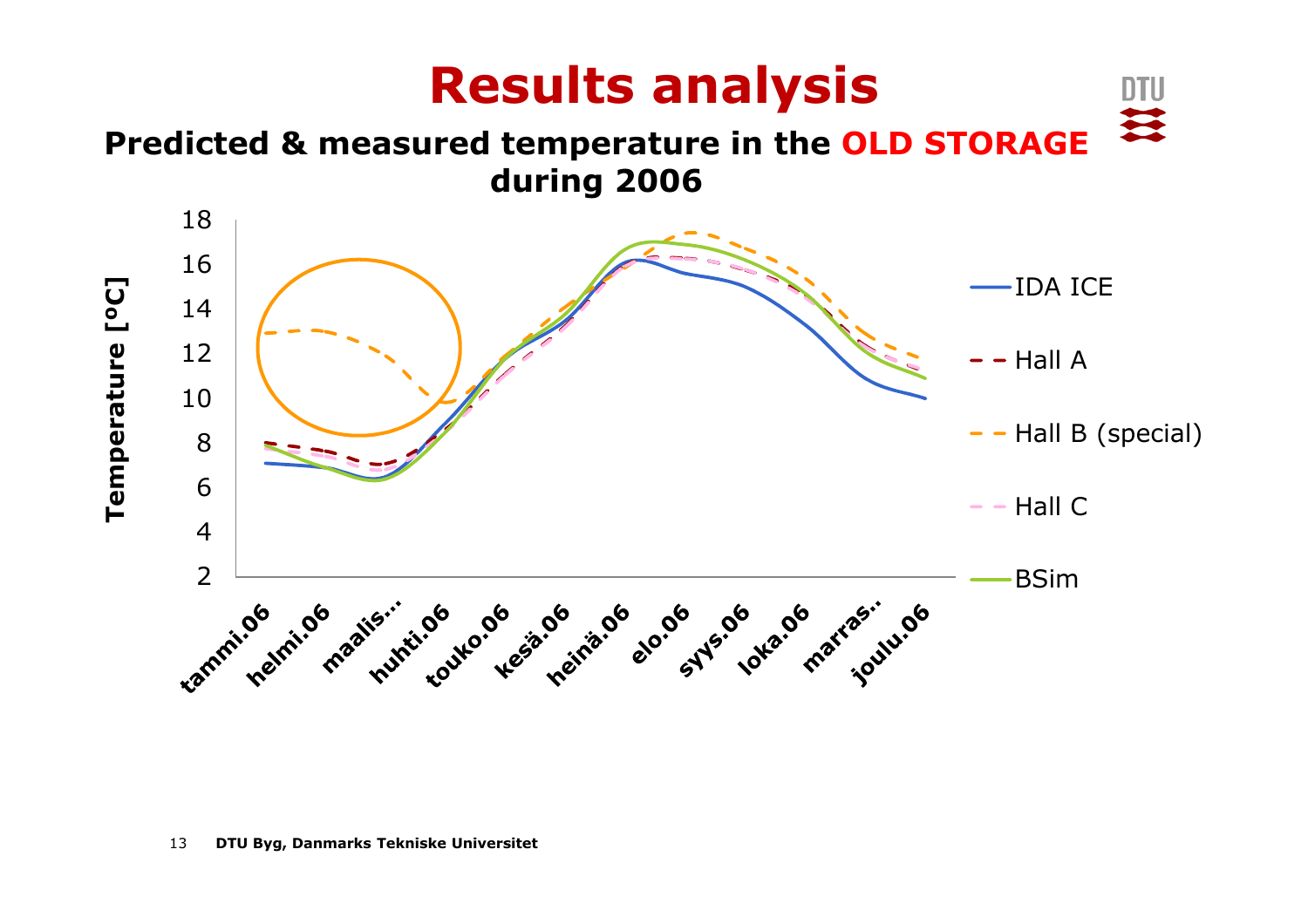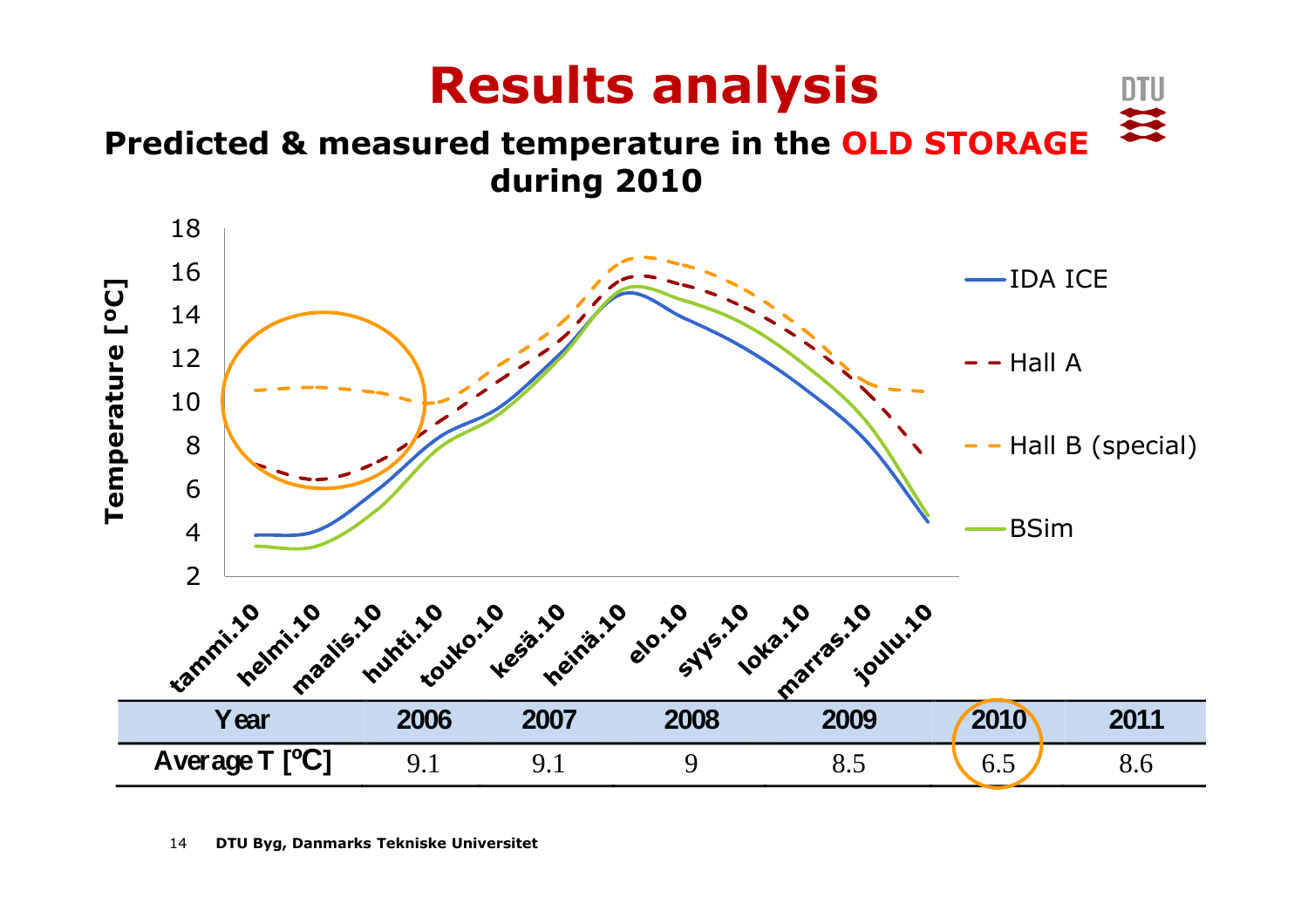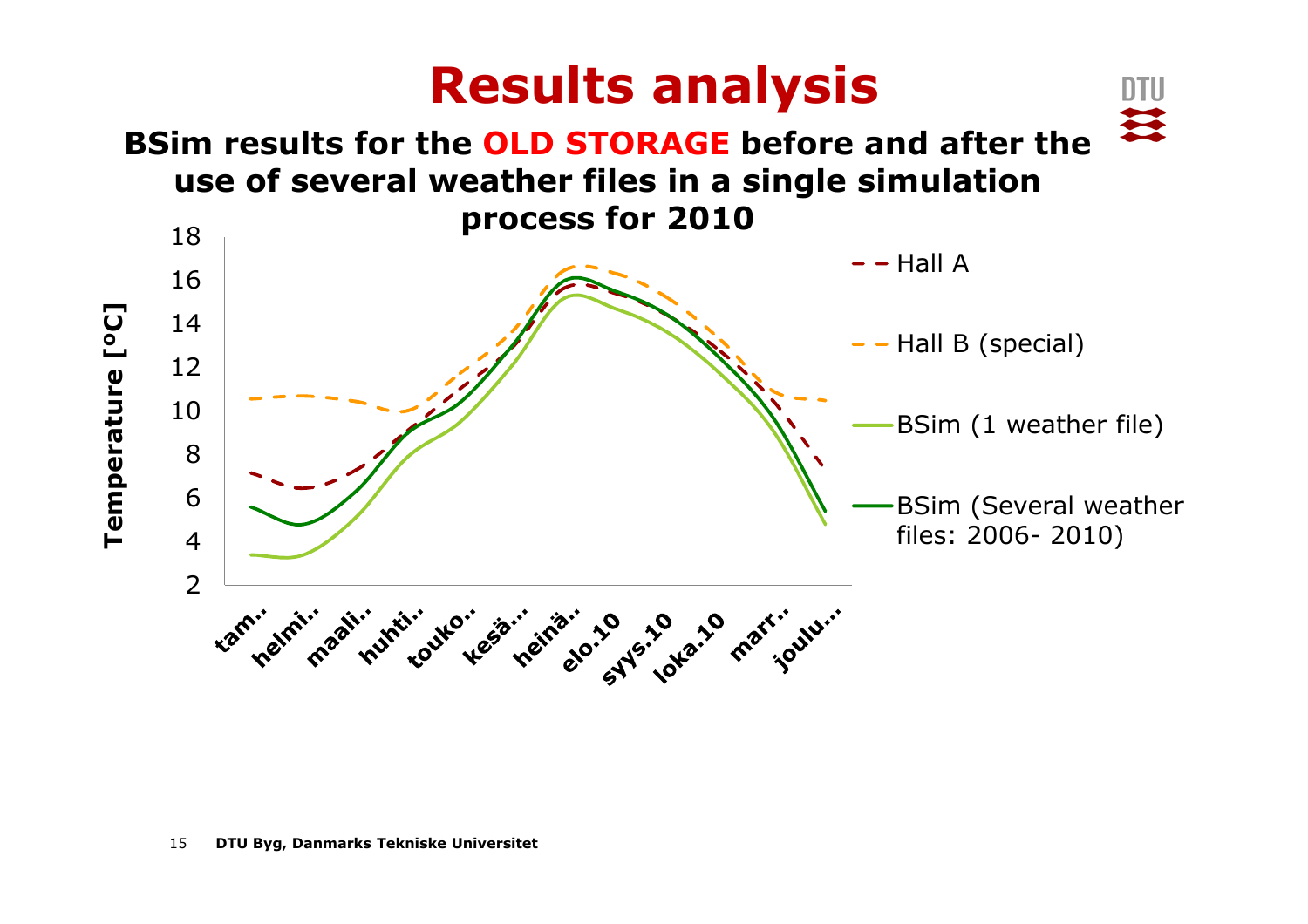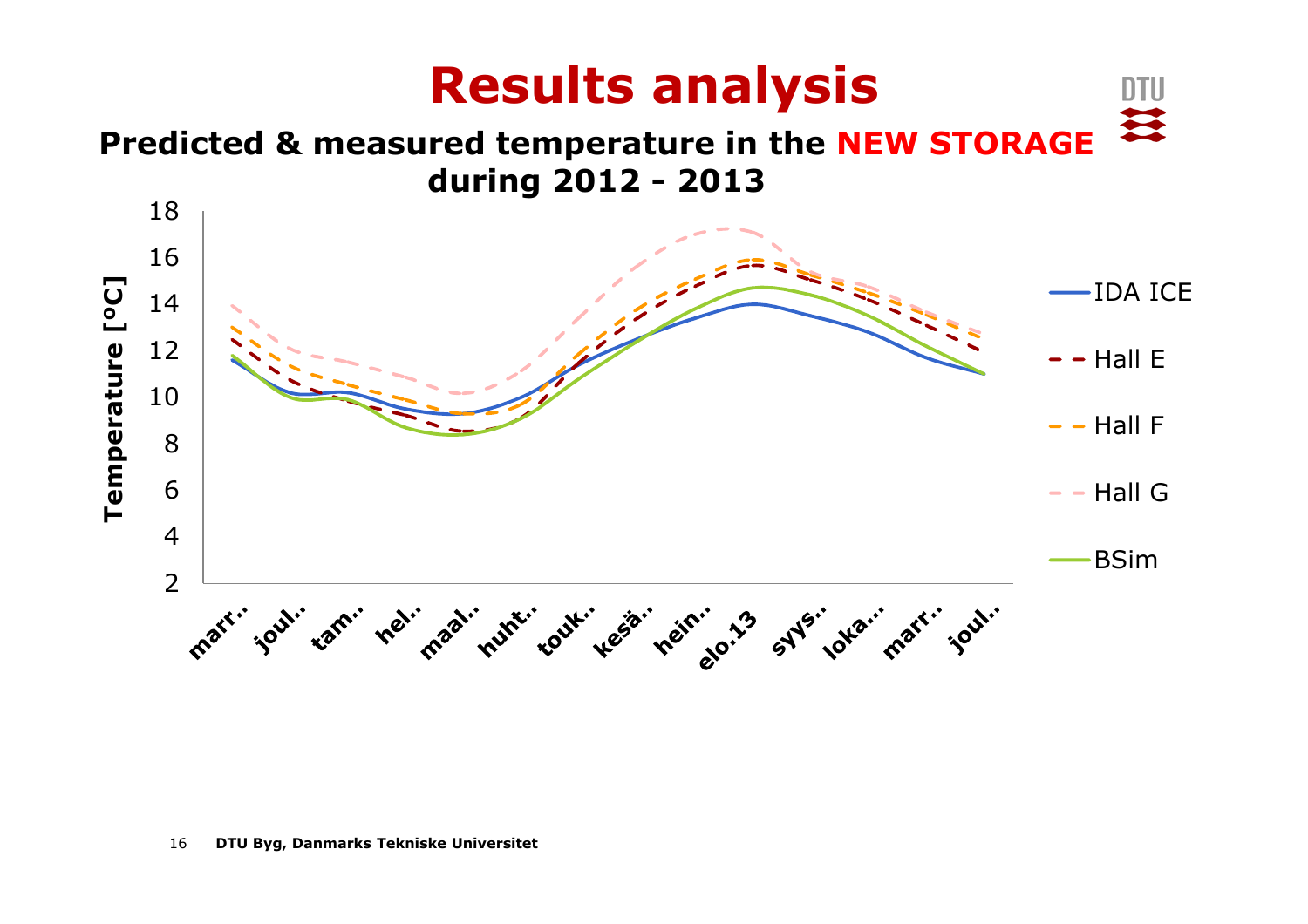### **Results analysis**

DTU

≋

### **Temperature within the OLD STORAGE before and afterthe expansion (IDA ICE & BSim results)**

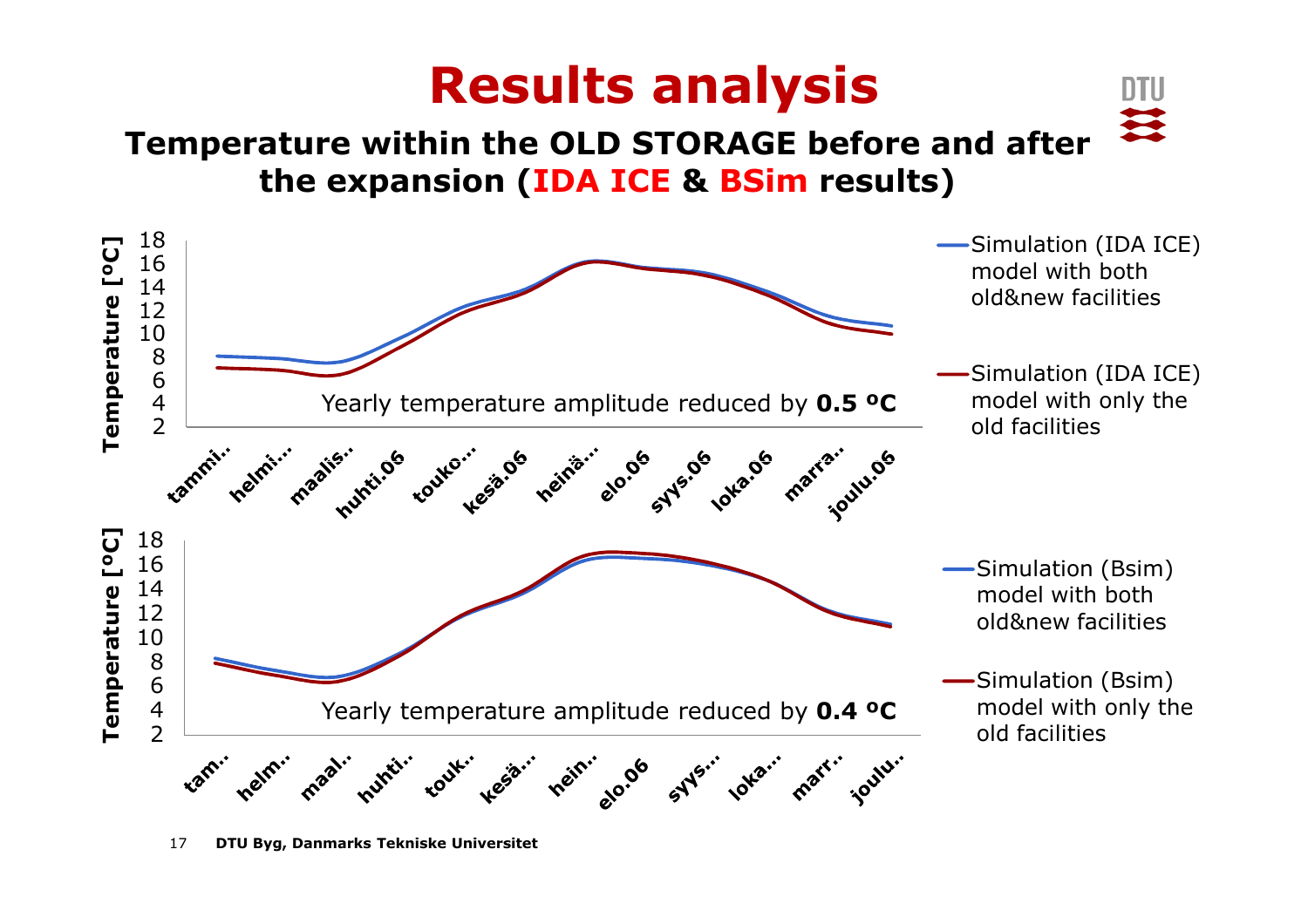### **Results analysis**

DTU

至

### **Hourly values for indoor and outdoor air temperature**

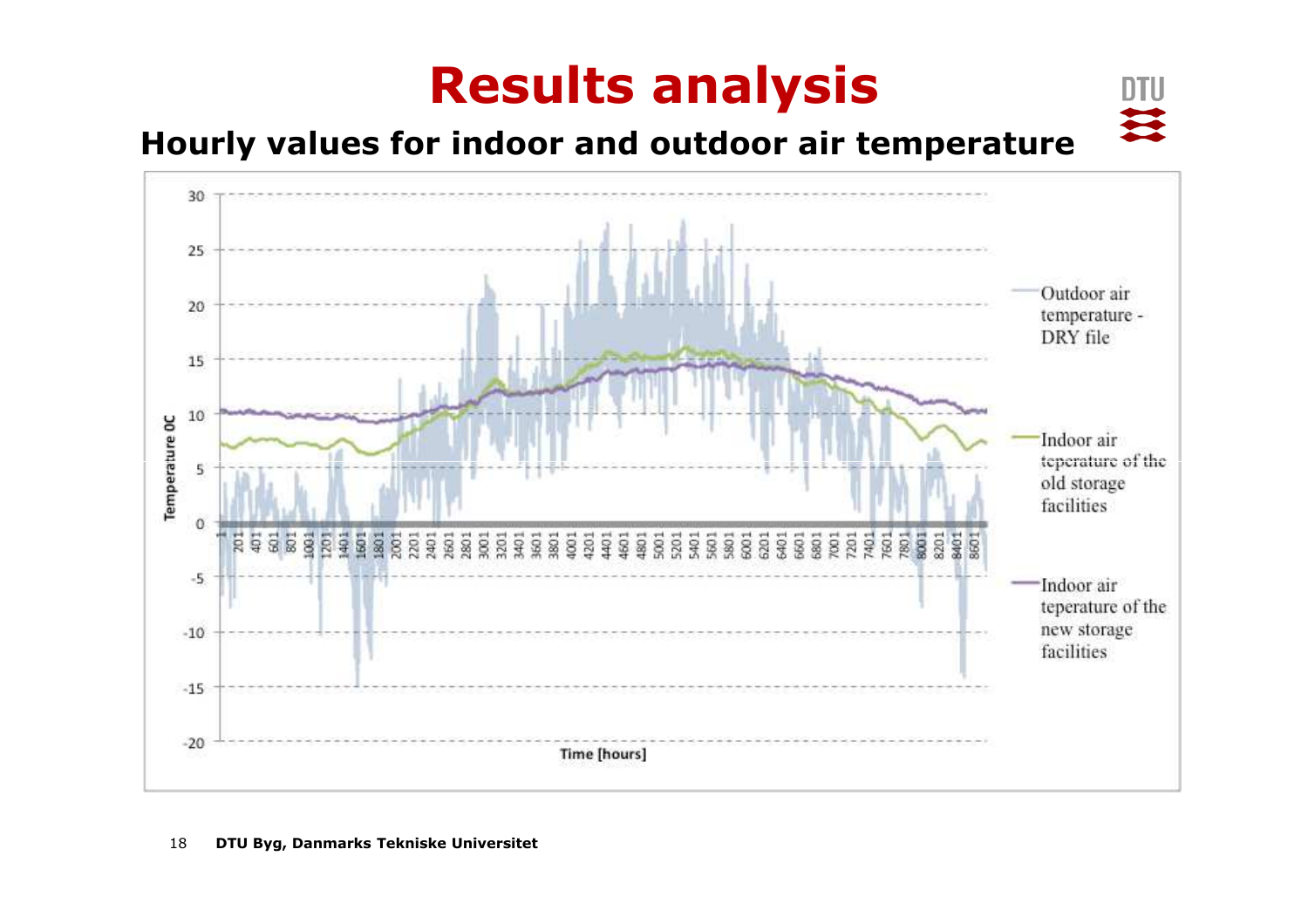## **Results analysis**



### **Required dehumidification load to maintain RH at 50%**

### Dehumidification load=Infiltration+People moisture-Exfiltration

|                                         | <b>Infiltration</b> |            | <b>Exfiltration</b> |            | People Moisture |            | <b>Dehumidification</b> |                |
|-----------------------------------------|---------------------|------------|---------------------|------------|-----------------|------------|-------------------------|----------------|
| <b>M</b> onth                           | [kg/month]          |            | [kg/month]          |            | [kg/month]      |            | [kg/month]              |                |
|                                         | <b>OLD</b>          | <b>NEW</b> | <b>OLD</b>          | <b>NEW</b> | <b>OLD</b>      | <b>NEW</b> | <b>OLD</b>              | <b>NEW</b>     |
| January                                 | 2658                | 468        | 2317                | 482        | 1.38            | 5.52       | 342                     | $-9$           |
| February                                | 2417                | 425        | 2064                | 425        | 1.20            | 4.80       | 353                     | 5              |
| March                                   | 2417                | 425        | 2255                | 463        | 1.26            | 5.04       | 163                     | $-32$          |
| April                                   | 3332                | 587        | 2579                | 477        | 1.32            | 5.28       | 754                     | 115            |
| May                                     | 4429                | 780        | 3099                | 535        | 1.38            | 5.52       | 1330                    | 250            |
| June                                    | 5492                | 967        | 3211                | 543        | 1.20            | 4.80       | 2283                    | 428            |
| July                                    | 6686                | 1177       | 3765                | 608        | 1.38            | 5.52       | 2923                    | 574            |
| August                                  | 6415                | 1129       | 3841                | 629        | 1.32            | 5.28       | 2576                    | 505            |
| September                               | 5446                | 959        | 3489                | 602        | 1.26            | 5.04       | 1958                    | 362            |
| October                                 | 4785                | 842        | 3199                | 591        | 1.38            | 5.52       | 1588                    | 257            |
| November                                | 3214                | 566        | 2642                | 528        | 1.26            | 5.04       | 573                     | 43             |
| December                                | 2827                | 498        | 2388                | 501        | 1.32            | 5.28       | 440                     | $\overline{2}$ |
| <b>Sum</b>                              | 50118               | 8822       | 34851               | 6385       | 15.66           | 62.64      | 15283                   | 2500           |
| [kg/year]                               |                     |            |                     |            |                 |            |                         |                |
| <b>Sum</b><br>[kg/year/m <sup>2</sup> ] | 15.7                | 4.3        | 10.9                | 3.1        |                 |            | 4.8                     | 1.2            |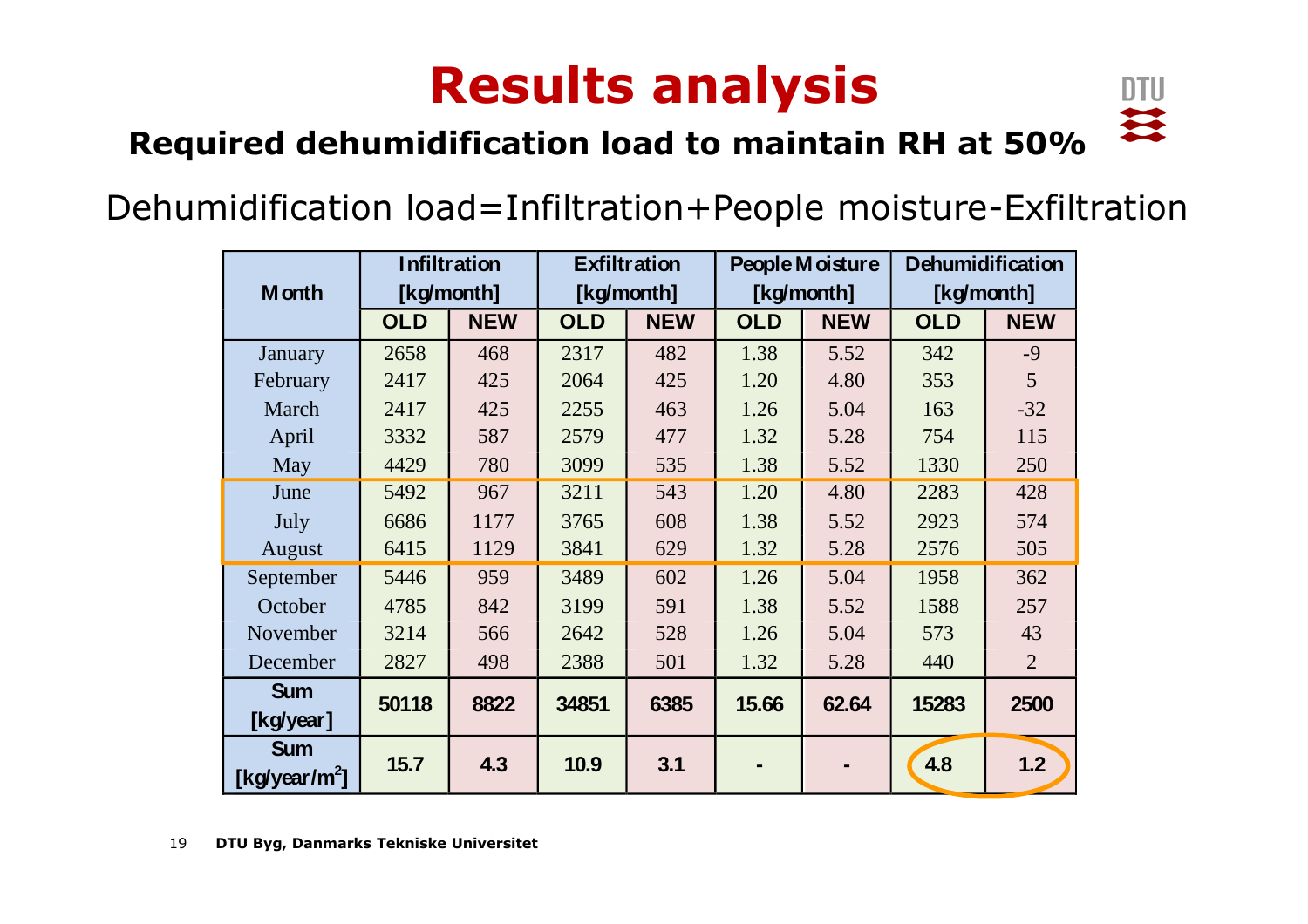## **Conclusions**



- > Good agreement between simulation and measurements
- $\triangleright$  Weather conditions of the previous years affect the indoor<br>environment of the following years environment of the following years
- $\triangleright$  The expansion of Vejle museum storage with the new section<br>henefits the indoor climate of the old building part benefits the indoor climate of the old building part
- $\triangleright$  The increased airtightness of the new part results in lower<br>need for dehumidification as well as it minimizes the need for dehumidification as well as it minimizes the detrimental effect of paint on walls' moisture buffer contribution